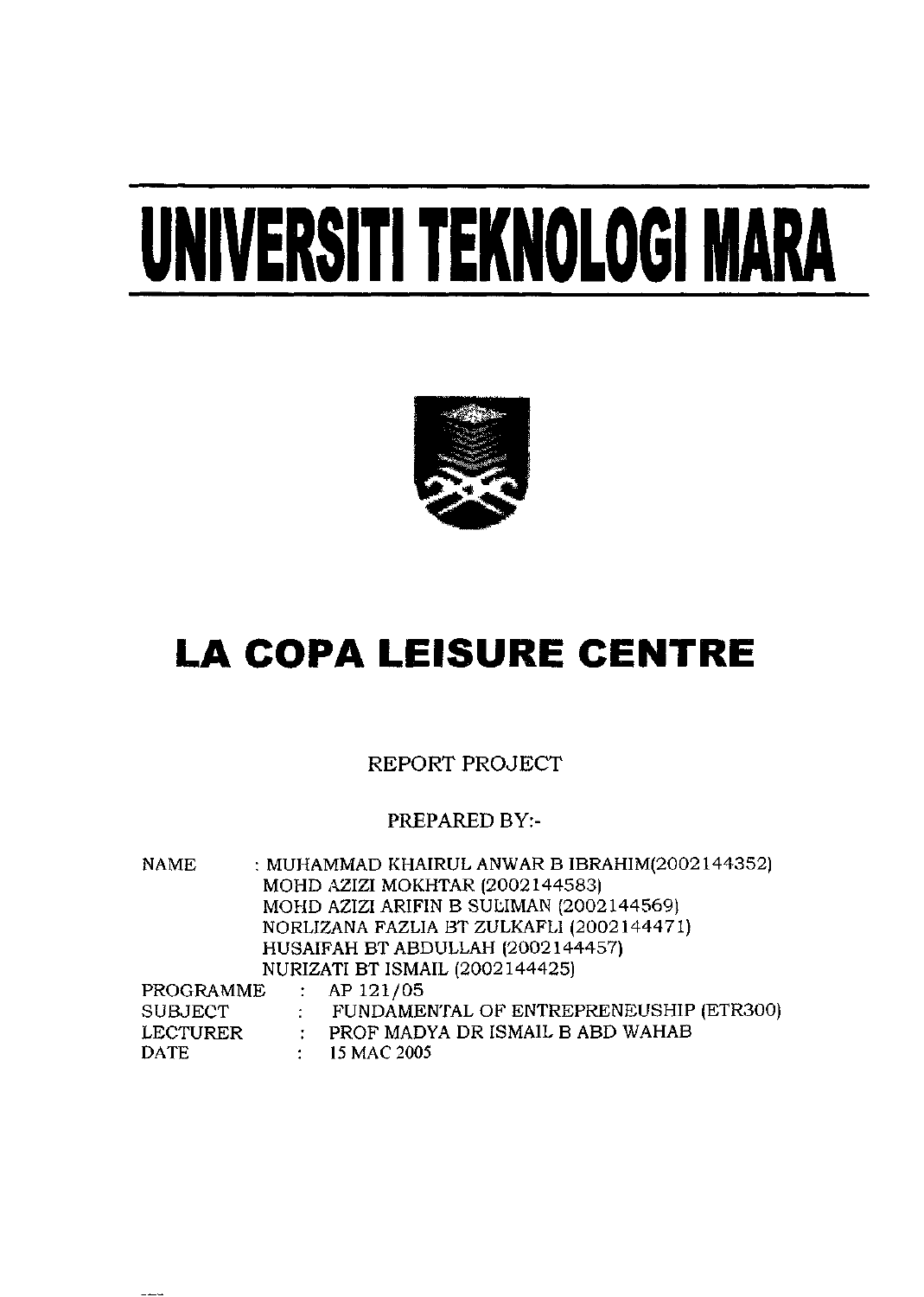

## **INTRODUCTION & EXECUTIVE SUMMARY**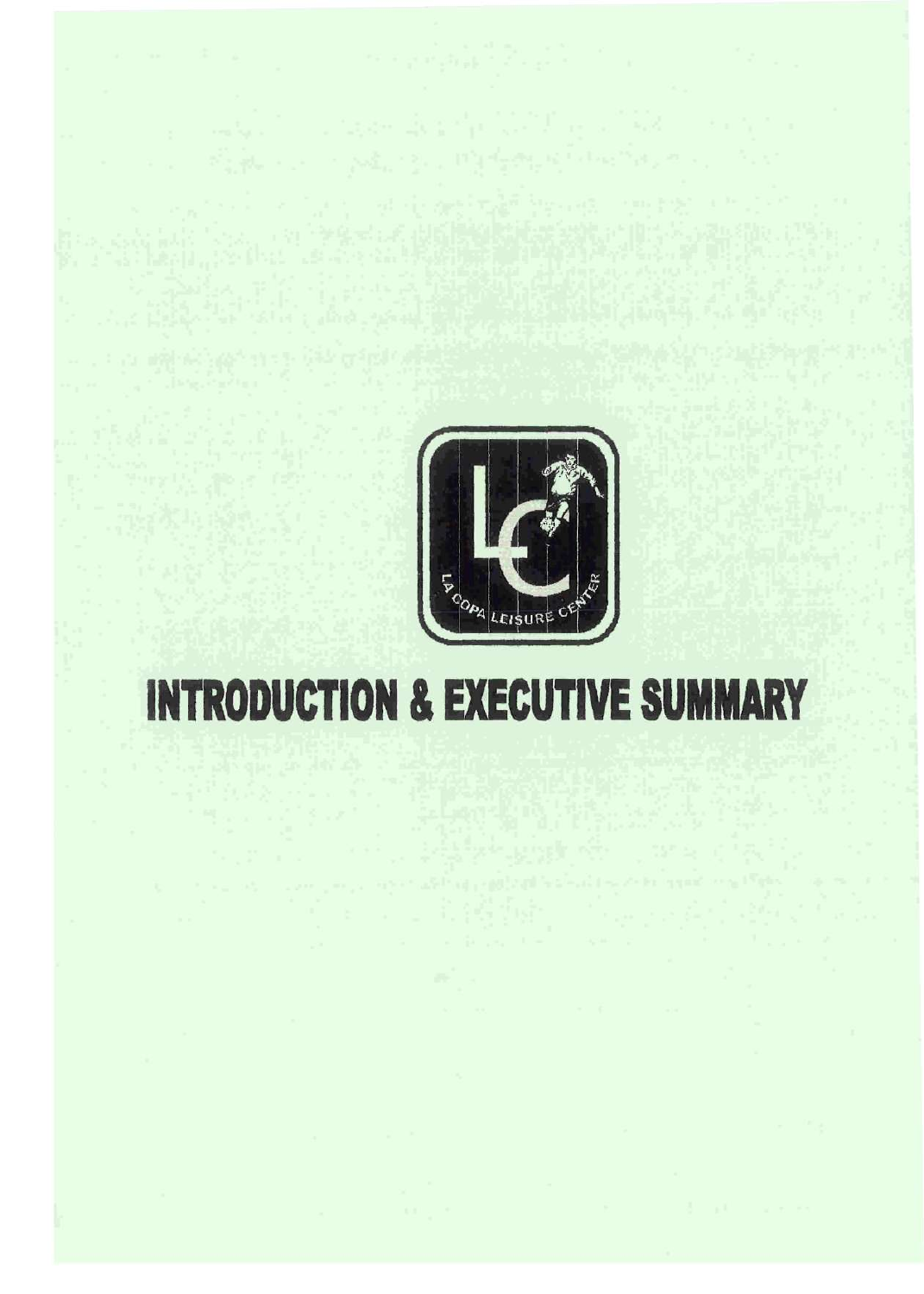

LA COPA LEISURE CENTER 9/8 Jin Plumbum, Section 7, 41010 Shah Alam, Selangor Tel: 03-55443245/221 Fax: 03-55443245 web: [wwwacopa\\_center.com](http://wwwacopa_center.com)

### **1. INTRODUCTION**

La Copa Leisure Centre is established as a result of the survey and research made by the La Copa Enterprise to add another facility for the people in Shah Alam. The plan made for this business is because of the increasing potential and demand of futsal.

Besides that, we also provide a cafe that serves western foods and drinks. That is a which is situated at No.9/8 Jin Plumbum, Section 7,41010 Shah Alam, Selangor Darul Ehsan. The objective of building up the cafe at the La Copa Leisure Center is to create a place where the customers especially the teenagers can hang out and spend their free time in a positive and healthy way. Teenagers can make the cafe as a medium to socialize and spend time with their friends. Plus, they can even watch futsal game from there.

The La Copa Leisure Center will start to operate fully on January 2006. The factor that had influenced the establishment of the business is because of the demand of the futsal game that is increasing and also the need of creating a new place for the teenagers to hang out at.

To start the project, we need enough capital to make the cash flow and the operation smooth. To achieve that we need loan about RM 70 000 and money from the share holder.

Before deciding to create the business, survey and analysis are done to reveal the potential of this business. The population and lifestyle of the people, especially the teenagers in Shah Alam will lead La Copa Leisure Center to be the choice for the teenagers and thus, make the business profitable.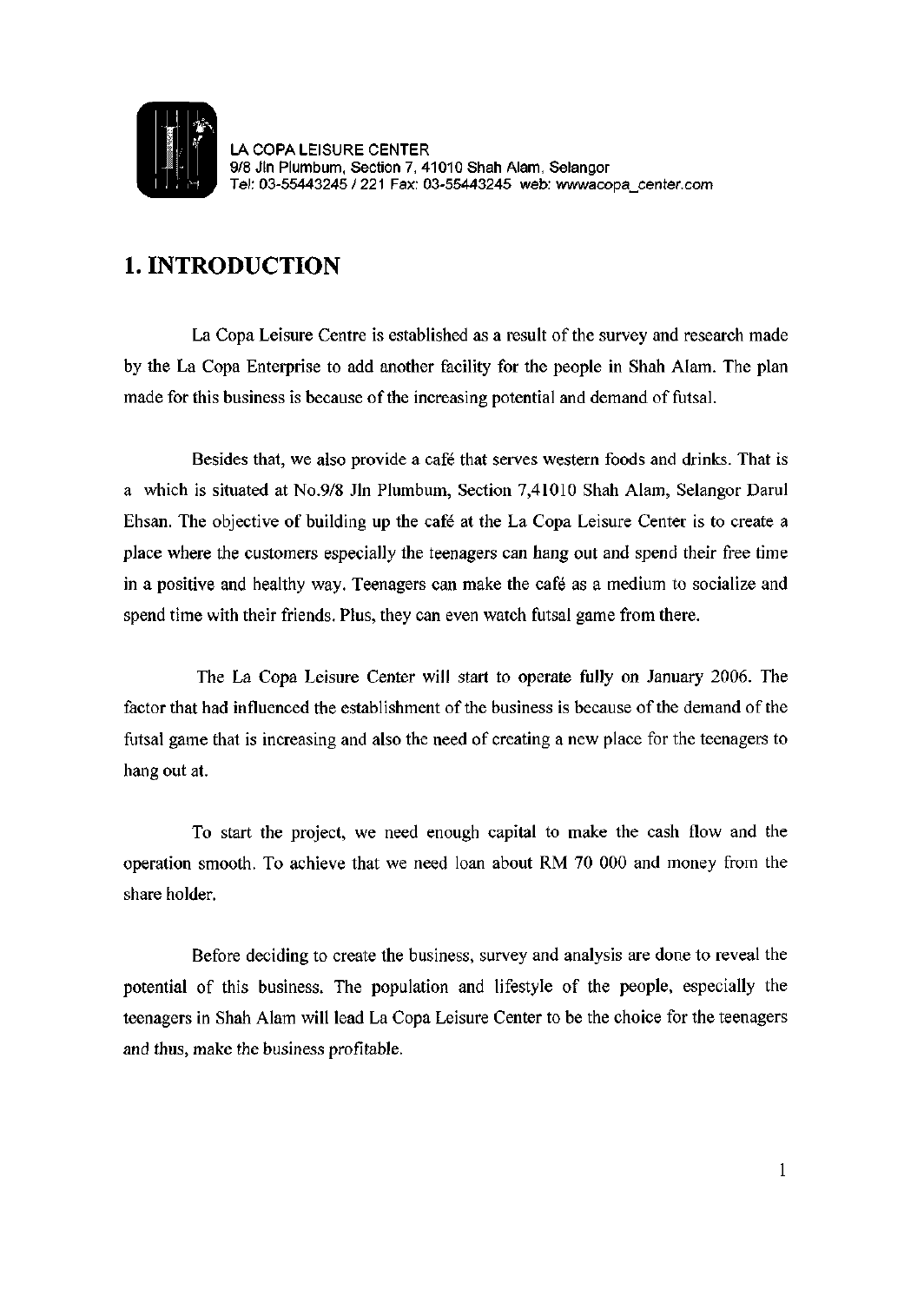

LA COPA LEISURE CENTER 9/8 Jin Plumbum, Section 7, 41010 Shah Alam, Selangor Tel: 03-55443245/221 Fax: 03-55443245 web: [wwwacopa\\_center.com](http://wwwacopa_center.com)

#### **EXECUTIVE SUMMARY**

| Name of business         | : La Copa Leisure Centre                                |
|--------------------------|---------------------------------------------------------|
| Nature of business       | : Services                                              |
| Industry profile         | : Sports (futsal) & Western food (Burger, Chicken chop, |
|                          | French fries, etc.)                                     |
| Location of the business | : La Copa Leisure Center                                |
|                          | 99/8 Jln Plumbum                                        |
|                          | Section 7                                               |
|                          | 41010 Shah Alam                                         |
|                          | Selangor Darul Ehsan                                    |

Date of business commencement: January 2006

Factors in selecting the proposed business:

- 1) Nowadays, futsal is beginning to gain popularity in the society. It is getting attention by many people now especially by the teenagers. Therefore, business that is based on this sport can be profitable
- 2) The cafe business involving western food is chosen for it is getting place in the society. It is one of the best choices among the society especially to the teenagers, whom are our target customers for our business, since the area where we are planning

to create the business is an area where teenagers such as students prefer to hang out.

- 3) Nearby to colleges and university (UiTM Shah Alam)
- 4) The population in Shah Alam are high
- 5) Majority of the people in Shah Alam comes from a good social class
- 6) Demand and potential for this sport are increasing.
- 7) The good facilities around the area can be the attraction for people to visit the center. Besides, it is near to the highway.